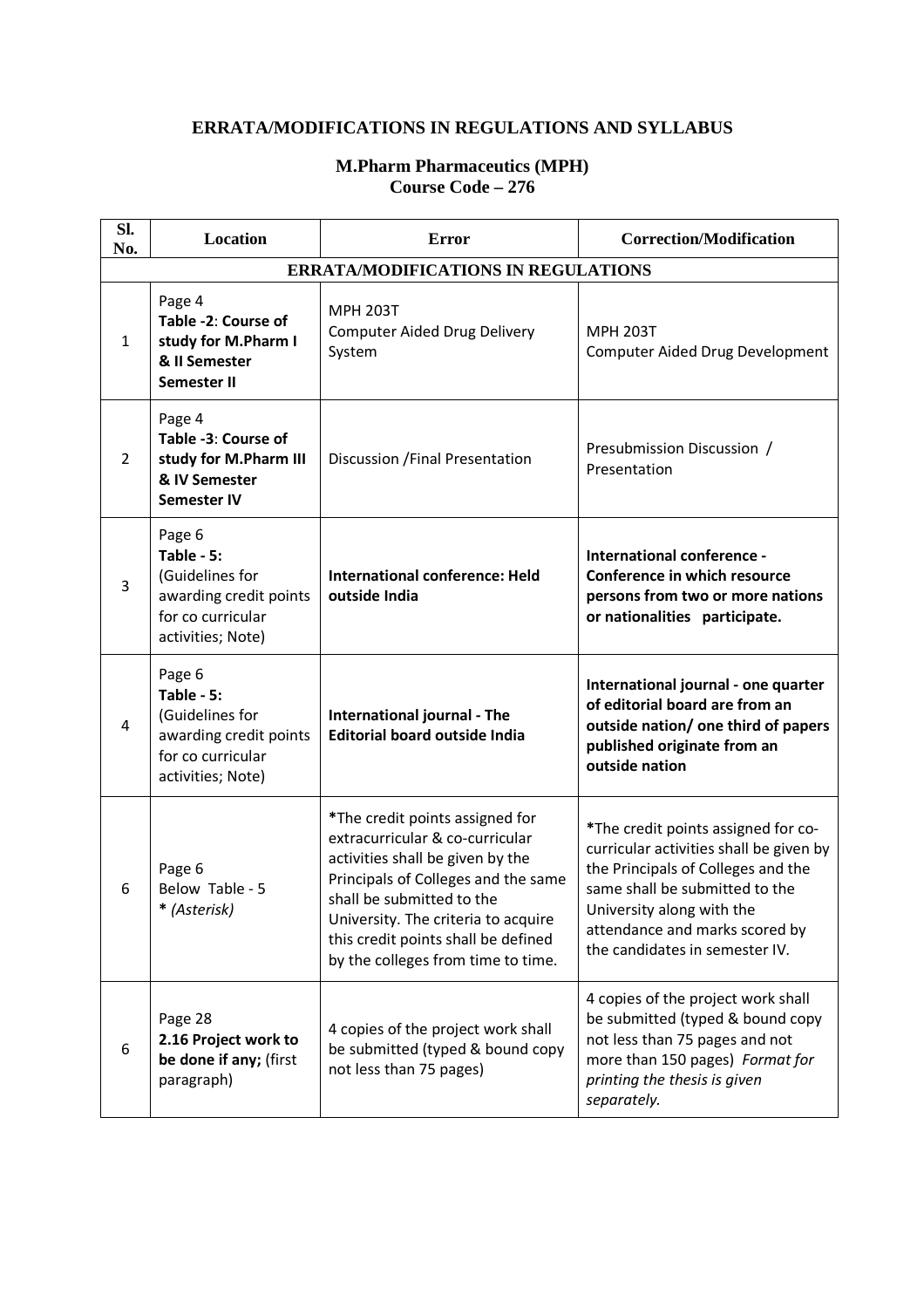| 7  | Page 28<br>2.16 Project work to<br>be done if any;<br>(second paragraph)                                                                      | The internal and external examiner<br>appointed by the University shall<br>evaluate the project at the time of<br>the Practical examinations of other<br>semester(s).                                                        | The internal and external examiner<br>appointed by the University shall<br>evaluate the project.                                                                                                                                                                                                                                                                                                                                                              |
|----|-----------------------------------------------------------------------------------------------------------------------------------------------|------------------------------------------------------------------------------------------------------------------------------------------------------------------------------------------------------------------------------|---------------------------------------------------------------------------------------------------------------------------------------------------------------------------------------------------------------------------------------------------------------------------------------------------------------------------------------------------------------------------------------------------------------------------------------------------------------|
| 8  | Page 29<br>2.16. Project work to<br>be done if any;<br><b>Evaluation of</b><br><b>Dissertation work</b><br>(Mark distribution)                | <b>Evaluation of Dissertation work</b><br>Objective(s) of the work done - 50<br>marks<br>Methodology adopted - 150 marks<br>Results and Discussion - 250 marks<br>Conclusion and outcomes - 50<br>marks<br>Total - 500 marks | <b>Evaluation of Dissertation work</b><br>Objective(s) of the work done - 25<br>marks<br>Methodology adopted - 75 marks<br>Results and Discussion - 100 marks<br>Conclusion and outcomes - 50<br>marks<br>Total - 250 marks                                                                                                                                                                                                                                   |
| 9  | Page 29<br>2.16. Project work to<br>be done if any;<br><b>Evaluation of</b><br>Presentation<br>(Mark distribution)                            | <b>Evaluation of Presentation</b><br>Presentation of work - 100 marks<br>Communication skills - 50 marks<br>Question and answer skills - 100<br>marks<br>Total - 250 marks                                                   | <b>Evaluation of Presentation</b><br>Presentation of work - 75 marks<br>Communication skills - 25 marks<br>Question and answer skills - 50<br>marks<br>Total - 150 marks                                                                                                                                                                                                                                                                                      |
| 10 | Page 29<br>2.21 Logbook                                                                                                                       | Registers to be maintained                                                                                                                                                                                                   | Registers to be maintained:<br>The Institutions have to maintain<br>registers for student activities such<br>as Seminar/Assignment (Semester I<br>& Semester II),<br>Journal club presentataion<br>(Semester III & Semester IV),<br>Minutes of Mentoring committee<br>(Semester III & Semester IV), and<br>Co-curricular activities (Semester I -<br>IV) in addition to the mandatory<br>general records as specified by the<br>University from time to time. |
| 11 | Page 30<br>3.3. Scheme for<br>examination showing<br>maximum marks and<br>minimum marks                                                       | The end semester examination for<br>each theory and practical Course<br>through semester I to IV shall be<br>conducted by the respective<br>University except fot the subject<br>with asterisk symbol (*)                    | The word "respective" stands<br>omitted.                                                                                                                                                                                                                                                                                                                                                                                                                      |
| 12 | Page 31<br><b>Table-7: Schemes for</b><br>internal assessments<br>and end semester<br>examination;<br><b>SEMESTER I; (Second</b><br>Last Row) | Seminar/Assignment:<br>Total marks 100                                                                                                                                                                                       | Total marks 100; split up as<br>25 marks for each theory subject<br>out of which 10 marks for seminar<br>and 15 marks for assignment                                                                                                                                                                                                                                                                                                                          |